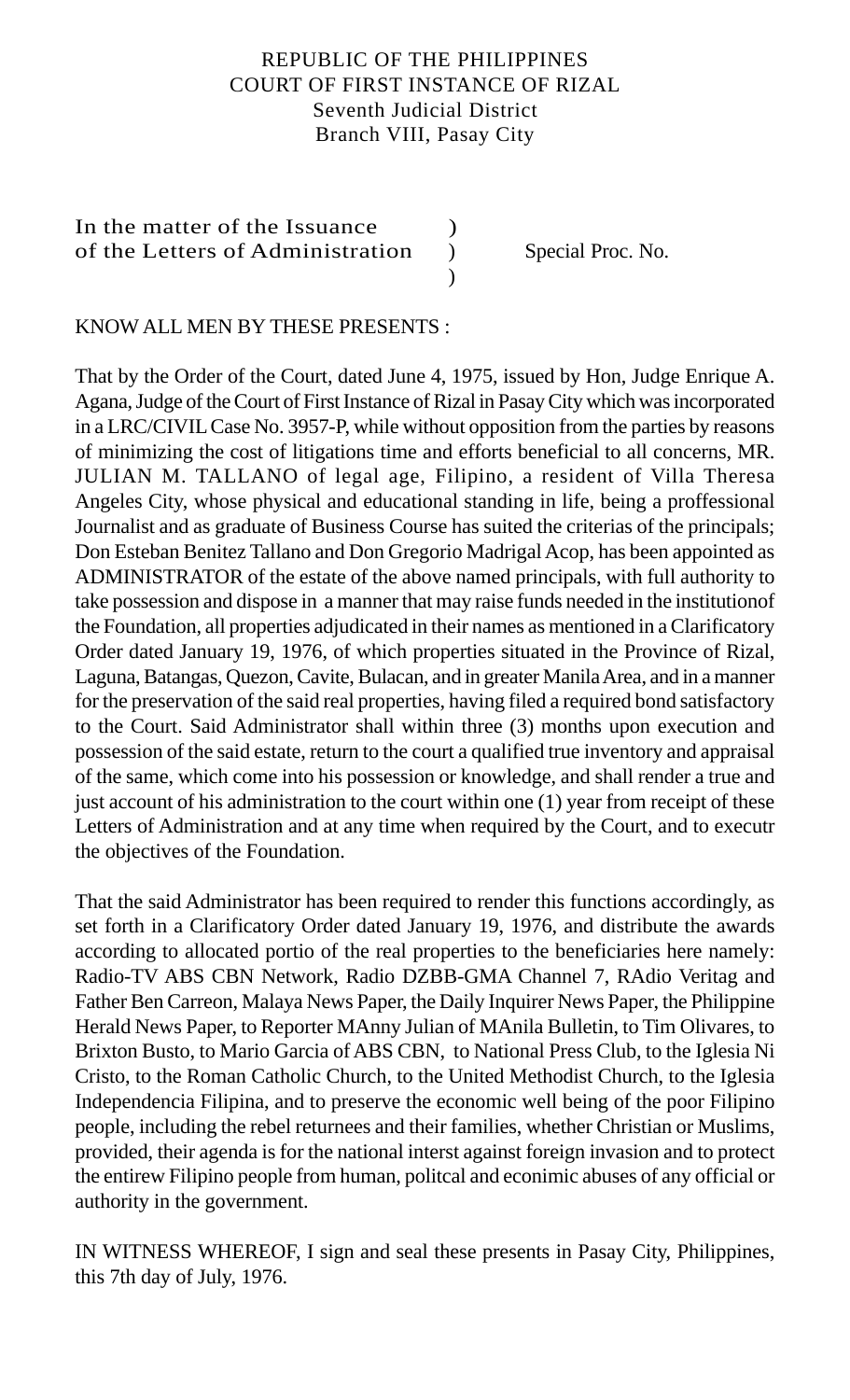# REPUBLIC OF THE PHLIPPINES Court of First Instance of Rizal SEVENTH JUDICIAL REGION Branch XXVIII Pasay City

IN THE MATTER OF THE ISSUANCE OF Certificate of Invetiture for Royal Title and of an Oath of Office as JUDICIAL ADMINISTRATOR OF THE TALLANO ESTATE

#### WILSON P. ORFINADA ET AL Plaintiffs

- vs. - SPECIAL PROC. NO/ LRC/CIVIL CASE NO 3957-P

MACARIO R. RODRIGUEZ AND HEIRS OF HERMOGENES AND MIGUEL RODRIGUEZ ET AL Republic of the Philippines and The Office of the Solicitor General Defendants et al

JULIAN MORDEN TALLANO DON ANNACLETO MADRIGAL ACOP Intervenors x--------------------------------------------------------------x

# OATH OF OFFICE WITH CERTIFICATE OF INVESTITURE OF ROYAL TITLE AND AS JUDICIAL ADMINISTRATOR

I, JULIAN MORDEN TALLANO, of legal age, married, Filipino Citizenn, single, whose postal address/office Address is at 3rd Fllor, PCI Bank Building, Miranda Street, Angeles City, Philippines, after having conferred to the royal title of Supreme sultan by virtue of joint consent of the members of the MAharlikans Tribal Monarchian Sultanate of Isla Pilipina, on 27 of November 1957 as conferred upon by Sultan of Sulo, Mohammad Esmail Kiram, whom I was required to undertake an oath office to the title of Supreme Sultan, to be held on my legal age, as accorded by tradition under the code of Koran and of Kalantiaw Code, and after having been appointed as Lawful Judicial Administrator as pronounced in accordance with the Civil Code of the Philippines, ratified by Hon. CFI Judge Enrique A. Agana on the July 7, 1976, to administer the Estate of the late Prince LAcan Acuna Ulrjal Bolkiah (Tagean) Tallano, late Prince Julian Macleod (Tagean) Tallano, and by these presents personally witnesssed by His Predecessors in Interest, Don Esteban Benitez (Tagean) Tallano, Don Gregorio Madrigal Acop, His Excellency, Concon President Diosdado Macapagal, former President of the Republic of the Philippines, incumbent Nueva Ecija Governor, Hon. Eduardo (ding) Joson, Congressman Ali Dimaporo and Congressman Salipada K. Pendatun, do hereby solemnly swear that I will faithfully perform my duties and responsibilities